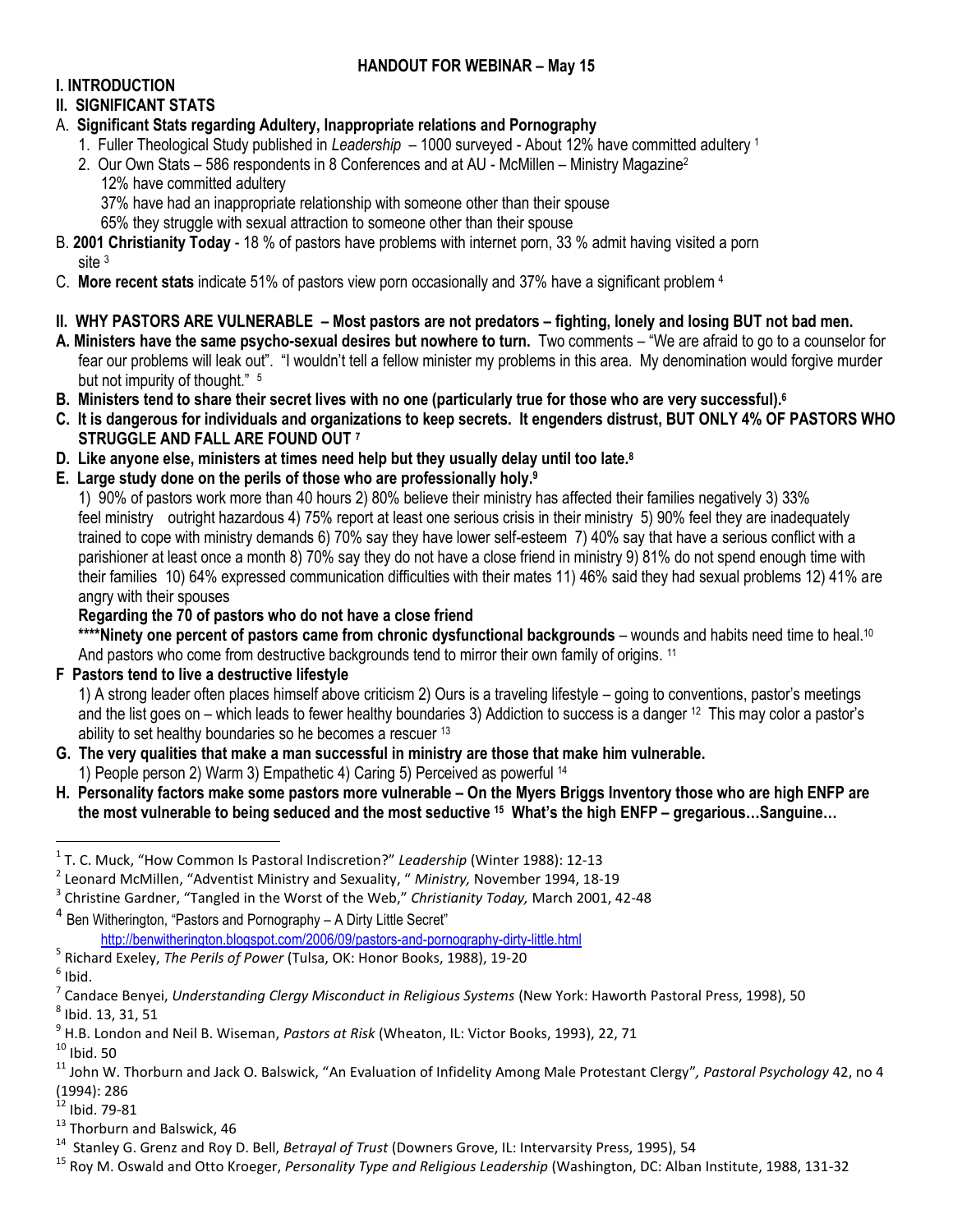- **J. The pastor's role is one of power and it is intriguing to both possessor and observer. <sup>16</sup> This spiritual power is akin to the divine 17– it is particularly damaging to a woman when misused by her spiritual leader <sup>18</sup> Difficult for a woman come to faith in God after damaged by a clergy person…**
- **K. Intimacy of shared work creates bonding with feminine secretaries and other church workers – more vulnerable. <sup>19</sup>**
- **L. The pastor's family often forms the obvious starting point for sexual failure. <sup>20</sup> \*\*\*Dissatisfaction with intimacy and marital sex are often major issues. <sup>21</sup> Forty one percent of pastors reported this as being the most frequent component leading to a sexual fall. <sup>22</sup> Ministers look to their wives for support and and encouragement, however they themselves may be responsible for the lack of closeness. <sup>23</sup> For many, the internet has become a vehicle for fulfilling the need for sex.<sup>24</sup> Pastors who feel pain and loneliness and vulnerability will go to great lengths to fulfill their needs with porn. Studies indicate that porn increases the possibility of a moral fall. IF GREAT SEX ISN'T HAPPENING AT HOME – MANY MEN LOOK FOR IT SOMEWHERE ELSE.**
- **M. Premarital Sex makes a pastor more vulnerable to a moral fall. <sup>25</sup> 50% of pastors in the Adventist church have engaged premarital sex. <sup>26</sup>**
- **N. Overwork, stress and spiritual burnout often lead to sexual indiscretion <sup>27</sup> Studies show that encounters often occur down the path of overwork, stress and burnout. A congregant who relieves this stress for an overworked pastor can become a significant temptation. <sup>28</sup> Studies indicate that the greatest underlying factor in sexual misconduct is emotional and spiritual burnout.**
- **O. In general pastors are clueless about their vulnerability <sup>29</sup> Research by the University of Wisconsin revealed the Astounding fact that after watching a video about sexual vulnerability only 20% saw themselves a few months later as being vulnerable. <sup>30</sup>**
- **P. Harsh, inconsistent denominational policies and practices are destructive to those who are tempted and to those who have a moral fall. They DO NOT prevent a fall, but make it more likely that pastors will go underground with their issues. This encourages secret keeping which is highly destructive to organizations and persons who serve in the organization. This is one of the reasons pastors are no longer as trusted… The church that does not deal with pastoral indiscretion In a healthy way causes distrust and skepticism. <sup>31</sup> PLEASE HELP TO CHANGE THESE POLICIES**
- **R. I just scratched the surface here. It's a miracle that so many of us stay pure. ONE FINAL THOUGHT…One conference president in the Pacific Union, who was known restoring fallen pastors noted that he had restored about 20 pastors and had never been disappointed. Those who have fallen and are restored are often safer than those who struggle and no one knows. It's like they have been inoculated.**

<sup>18</sup> Pamela Cooper-White, "Soul Stealing: Power Relations in Pastoral Sexual Abuse," *The Christian Century,* February 20, 1991, 197 <sup>19</sup> Grenz and Bell, 52-53

 $\overline{a}$ 

<sup>&</sup>lt;sup>16</sup> G. Lloyd Rediger, *Ministry and Sexuality: Cases, Counseling and Care* (Minneapolis: Augsburg Fortress, 1990), 16

<sup>17</sup> Eugene Ropenlkepartain, "Sex, Power and Ministry," *Christian Ministry,* May-June 1991, 7

 $20$  Grenz and Bell, 47

<sup>&</sup>lt;sup>21</sup> Grenz and Bell, 47

 $22$  Muck, 13

<sup>&</sup>lt;sup>23</sup> Thoburn and Balswick, 290

<sup>24</sup> Harry W. Shaumburg, *False Intimacy* (Colorado Springs, CO: Navpress, 1997). 43

<sup>25</sup> Mark Gungor, *Laugh Your Way to a Better Marriage* (New York: Atria Paperback 2009) 157

<sup>&</sup>lt;sup>26</sup> McMillen, 18-19

<sup>27</sup> Peter Steinke, "Clergy Affairs," *Journal of Psychology and Christianity* 8, 4 (Winter 1998): 288

<sup>&</sup>lt;sup>28</sup> Jeff T. Seat, James T. Trent, and Jwa K. Kim, "The prevalence and Contributing Factors of Sexual Misconduct Among Southern Baptists in Six Southern States," *Journal of Pastoral Care* (Winter 1993): 367

<sup>&</sup>lt;sup>29</sup> Steinke, 60

<sup>&</sup>lt;sup>30</sup> Nancy Myer Hopkins, *Clergy Sexual Misconduct; A Systems Perspective* (Bethesda, MD: Alban Institute 1993), 2

 $31$  Benvei (Her whole book is on this) Other studies point out the same thing.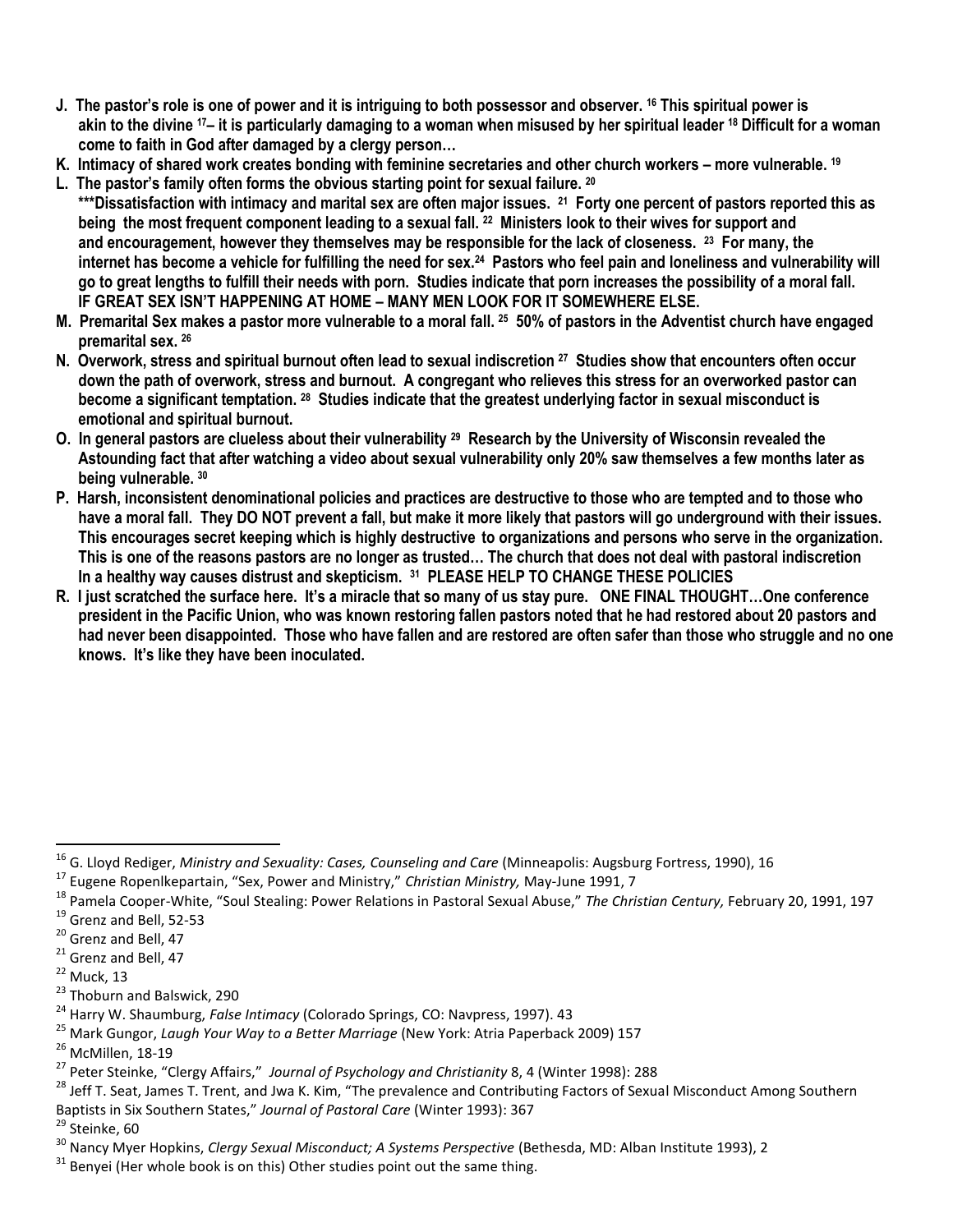## **III. HOW CAN YOU BEST COACH SOMEONE?**

- **A. Really must address the problem, rather than a cursory lecture or talk. Need a weekend seminar or beginning of the year seminar meetings, men's retreats, etc. We've got to QUIT HIDING THIS PROBLEM UNDER THE RUG. Whatever is exposed to the light, becomes visible and more easily conquered (Ephesians 5:13) We can spend time talking about Sexual Abuse** 
	- **but that is NOT enough for those who are in the throws of temptation…Seminars, Men's retreats, Beginning of the year…Not enough to talk about sexual abuse OR A LECTURE OR TWO…Like telling a smoker you have a problem and should quit**
- **B. BE SHOCK PROOF – if sexual sin is the same as leprosy – you aren't the one to help – If you think sexual sin is the worst sin, I would suggest you read Manuscript Release 448 and 449 or my dissertation**
- **C. BE A SAFE PERSON AND A SAFE CONFERENCE**
	- **Galatians 6:1-2**
	- **Romans 12:2**
	- **If you don't know what sexual temptation is or you tend to look down on those who struggle or fail you are NOT the one to help because you are NOT a safe person and you will be unable to sympathize.**

**This requires honesty and vulnerability -** It may be easy for us to think, "Lord I'm thankful I'm not like the publican, sinners and adulterers. If you have had sexual temptations, admit it…don't act like you are perfect. But for the grace of God, there go I…

\* He who thinks he stands take heed lest he fall

- \* No one is going to trust you "the holy man" unless you are vulnerable yourself.
- **D. Become educated about the issue – READ MY DISSERTATION OR OTHER RESOURCES – require your pastors to read portions of the dissertation. Develop a sound biblical theology and an informed Ellen White paradigm on how to deal with sexual issues. My research was on this and quotes extensively from Ellen White and two Manuscript Releases Manuscript Release 448 and 449 – NOTED IN RESOURCES BELOW**
	- **\* If you want some great resources there are many in my dissertation and at the end of this handout.**
- **F. Develop coaching skills…difference between a coach and a mentor – coach seeks to draw out with questions what Is in the heart of the person he coaches…not telling him what he should do but helping discover and carry out the goals God has in mind for him**
- **G. Establish an ongoing viable coaching/mentoring process in your conference. NOT JUST FOR INTERNS -** Pastors need experiences like "Focusing Leaders" and "Life Coaching" to help us deal with realistic goals. When ambiguity happens in ministry, we are likely to spin our wheels and feel unsuccessful. Boredom, lack of a feeling of success in ministry and a sense that we are not being true to our mission is a hotbed for distraction and porn addiction.
- **H. Pastors need to be educated on their own personal vulnerability**. As a part of this…**I want to offer an anonymous pastoral satisfaction inventory that includes sexual and marital satisfaction questions to discover the extent of pastoral burnout, marital and sexual happiness and possible porn and sexual addiction issues. The purpose would be to help individual pastors become more aware of their own vulnerability and to help the denomination be aware of where we are really at.**
- **I. The denomination should make available to pastors a retreat center where they and their spouses can get away for a time refreshing and marriage building. In the absence of such a center for Adventists, this website lists several retreat centers for pastors [www.My-Pastor.com](http://www.my-pastor.com/)**
- **J. Refer pastors to healinghurtingleaders.com**
- **K. Ministerial Secretaries should serve as pastor's pastors and NOT as Evangelism Coordinators and persons who are responsible for hiring pastors…if not the Union or Conference should hire a person who can help deal with this issue. If this is not happening, encourage your conference to move in that direction. Look at your responsibility as ministering to pastors rather than increasing the baptism numbers in your conference.**
- **L. Help encourage policies and procedures that will make it possible to stem the tide of moral disintegration. I'm not talking about encouraging adultery or pornography or winking at it when it happens. I'm talking about changing the policies and procedures and attitudes so people are able to open about struggles (not just moral ones). But specifically, seek to be a change agent for healing and restoration.**

# **IV. THINGS TO HELP PASTORS BE SEXUALLY HEALTHY**

A. **Seek for a HEALTHY spiritual life** – many of us are motivated by guilt and shame. We have a "should have done this" experience with God. Can we ever come to the place where we feel from God, "well done thou good and faithful servant"? If we cannot have that experience we will be motivated by something other than love. A healthy spiritual life is one that helps us sense God's presence and approval! It does not cause us to continually question our acceptance in the Beloved. I've found I am sometimes ritualistic and compulsive in my devotional life. I have often felt guilty that I did not pray, fast enough or study my Bible enough. Do we really want to invite people to come along with us to a guilt ridden experience with God?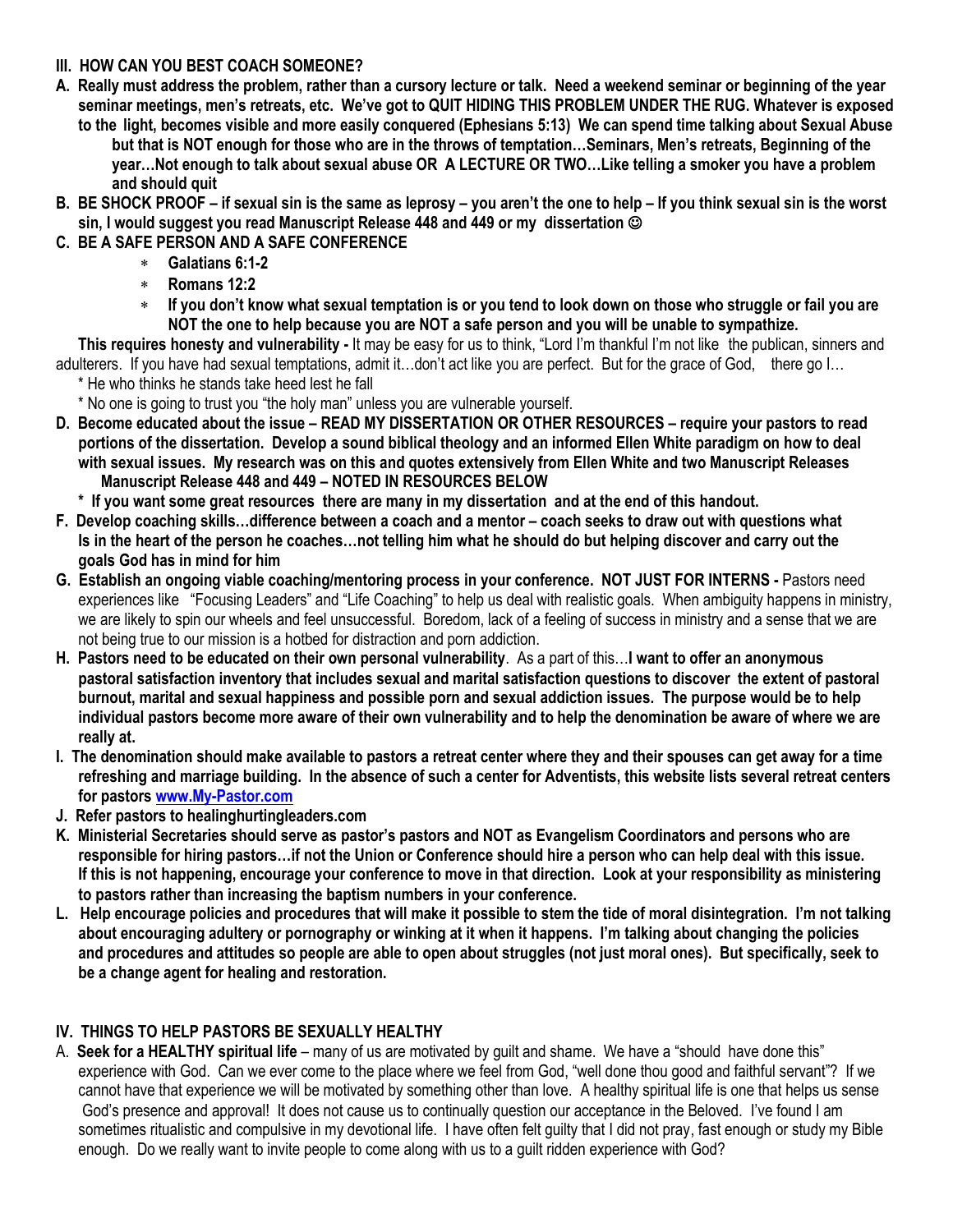- B. **Have great sex in your marriage.** Wishing you had a better relationship with your mate is a set up for fantasizing about someone else. Solomon said "always enjoy your wife's breasts" Get educated on how to lead your wife in intimacy and sexual pleasure. If sexual incompatibility is an issue get help. DON'T LET IT GO. Forty one percent of pastors who fell, said sexual incompatibility and boredom were the main impetus to their sexual fall. If porn is an issue, GET HELP. My wife and I could be selectively available by phone or Skype for this. Helpful resources are available on healinghurtingleaders.com
- C. **The issues in your marriage need to be clearly identified and worked through** counseling should not be an option. Pastors tend to wait until it is too late. DON'T WAIT. DON'T STICK YOUR HEAD IN THE SAND OF DENIAL.
- D. **Focus your ministry**. Many of us are workaholics and our families suffer. As mentioned above, 80 % of pastors feel like their Families have suffered because of their ministry. Focusing Leadership is an excellent program to help focus our ministry. We CANNOT save the world, nor can we be ALL things to all people. We need to function from our strengths and giftedness. Maurice Valentine, Ministerial Secretary of the Mid-America Union is a great resource person regarding *Focusing Leadership.*
- E. **Every pastor needs a coach. Conferences could do well to pay for this or train their leadership to do it.** The Florida Conference is doing this.
- F. **Every pastor needs a friend** with whom they can be vulnerable and accountable. Prayerfully find a friend who you can trust. Loneliness in ministry is a hotbed for porn and a sexual fall. Along with this, prayer partners in the church can be a tremendous help.
- G. **Become more aware of your own vulnerability –** It would be helpful if pastors took a pastoral satisfaction survey that will eventually be offered anonymously on line at healinghurtingleaders.com Some signs of sexual vulnerability are: 1) Dissatisfaction with your own sexual relationship with your mate 2) Looking forward to seeing a particular counselee more than others 3) Fantasizing about questions you might ask about the counselees availability 4) Meeting with a certain counselee at other than regularly scheduled times and places 5) Not ending your counseling sessions on time. Open ended appointments are a danger sign. Heed the warnings. Make sure do not counsel a woman alone in your office or ride with a woman alone. Gossip can destroy a man's ministry.
- I. **Share your counseling schedule with your wife or secretary. If your wife or secretary knows where, when and who you are with it helps you be accountable.**
- J. **Begin Reading and informing yourself: Check out the resources on healinghurtingleaders.com** If you struggle with pornography or sexual fantasizing, there are many books, videos and materials that I will suggest on the website. 1) Bernie Anderson has written a story about his experience with pornography entitled *Breaking the Silence.* It's available on Amazon.com 2) *Freedom Begins Here* by Gary Smalley is an excellent video on becoming free from porn. If your wife is aware of your temptation, this would be a good film to watch and discuss together. 3*) Laugh Your Way to a Better Marriage* by Mark Gungor is open and frank and has a lot of good ideas. He has a series of videos and books on his website with the same title as his book. I don't agree with a few things but overall this is one of the best books and video series reading for and discussing with your mate.
- K. **If you struggle with sexual addiction I have some specific recommendations:** 1) If your wife knows about your porn or sexual addiction problem, obtain an internet porn blocking program. If your wife knows and is willing to be your partner, she can hold you accountable. 2) **Sexaholics Anonymous and Sex Addicts Anonymous** are two 12 step groups that meet in large cities. They can be found by Googling them on line. **Celebrate Recover** is another program that has become popular in large churches. This is a general addiction recovery program but very helpful.

**VERY IMPORTANT**\*\*\*\*\*\*\*…If your wife does NOT know of your porn or sexual addiction, be cautious about telling her about your issues. TIMING is extremely important and could make a difference on whether your marriage will weather the storm. If you want to build a solid marriage, you must eventually be as open as possible with your mate. But dumping on her so you can be free of guilt can be highly destructive. If you share your issues without strength in your relationship it could end your marriage. Jeanette and I are available to help you walk this through if you want to contact us.

**L. Last but not least – check the website** [www.healinghurtingleaders.com](http://www.healinghurtingleaders.com/) – resources and materials will continually be updated.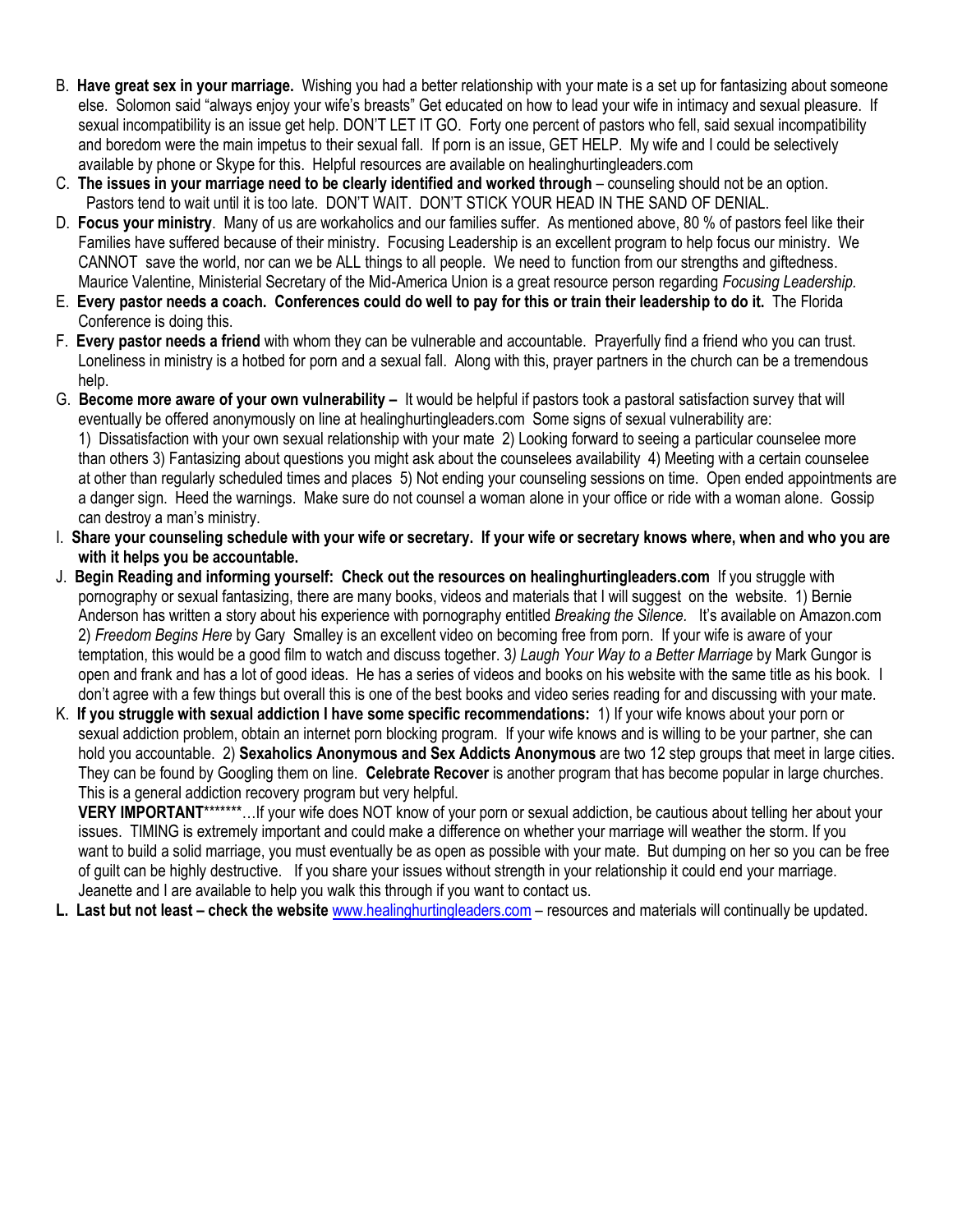## **CONTACT INFORMATION AND AVAILABLE SERVICES**

David and Jeanette Bissell 319-826-2608 (Home) 319-360-8619 (Cell) [docbissell@gmail.com](mailto:docbissell@gmail.com)

## **CONSULATION AND OTHER SERVICES**

 **1. Available to assist unions, conferences or churches that need to deal with a fallen pastor or leader. I am willing to help in an advisory capacity when needed and can help a conference develop restoration policies and procedures. I have done this for the Albert Conference of Seventh-day Adventists.** 

 $\odot$ 

 **2. Available to help local churches or pastors, their families and the victim and their families to go through a healing process.**

 $\odot$ 

**3. Mediation services for pastors and spouses who are considering divorce**

 $\odot$ 

**4. Available as a speaker for seminars, weekend men's retreats, and pastor's meetings**

 $\odot$ 

 **5. Available to help individual pastors and their spouses who are experiencing marital difficulties – THROUGH SKYPE or Phone**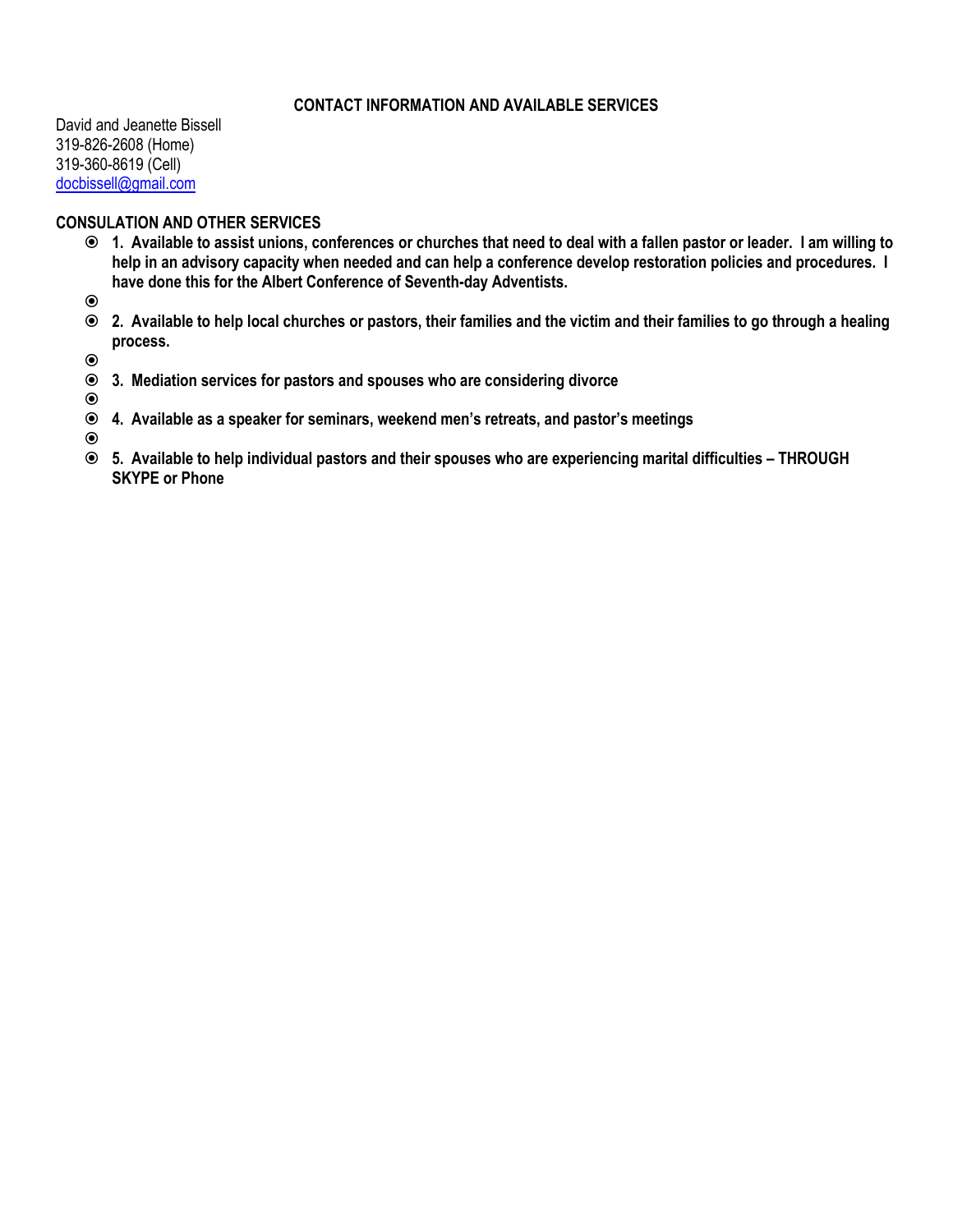### **RESOURCES RESTORATION RESOURCES AND OPTIONS**:

### **VIDEOS**

Smalley and Laaser - Freedom Begins Here – Personal Tool Kit and Video on recovery from Porn - Order from Amazon.com

- Smalley, Gary I've Lost Respect for My Husband [www.iquestions.com/video/view/49](http://www.iquestions.com/video/view/49)
- Smalley, Gary Sexual Obsession Introductory Video [www.iquestions.com/video/view/110](http://www.iquestions.com/video/view/110)
- Smalley, Gary Marriage Seminar, Books, Assessments and Materials [www.smalley.cc](http://www.smalley.cc/)

Three tests are available here 1) Your Personality Test 2) The Core Fear assessment and 3) Is Your Marriage Healthy Test Smalley, Gary - Rekindling Love for Your Mate - www.iquestions.com/video/view/9

Gungor, Mark – DVDs, books and seminars – can be purchased at laughyourway.com

[Stephen Kendrick,](http://www.christianbook.com/Christian/Books/search/1290329621?author=Stephen%20Kendrick&detailed_search=1&action=Search) [Alex Kendrick](http://www.christianbook.com/Christian/Books/search/1290329621?author=Alex%20Kendrick&detailed_search=1&action=Search) – *Fireproof –* a good video to watch with your mate – *The Love Dare is a helpful book that goes along with the movie.*

### **WEBSITES AND CONFERENCES**

Witherington, Ben. Pastors and Pornography – A Dirty Little Secret - Article and information – Blogs - Current <http://benwitherington.blogspot.com/2006/09/pastors-and-pornography-dirty-little.html> Gross, Craig. [www.xxxchurch.com](http://www.xxxchurch.com/) - 30 Days to Purity Workshops, Blogs, Information, etc.

Sollee, Diane[: www.smartmarriages.com](http://www.smartmarriages.com/) – Marriage materials, videos and conferences – info on line.

Marriage Matters - <http://www.marriagematters.org/> - training couples in a church to mentor other couples

Jones, Jerry and Lynn – [www.marriagematters.org/ws](http://www.marriagematters.org/ws) - 13 session video conferences

Gungor, Mark – [www.laughyourway.com](http://www.laughyourway.com/) - DVDs, seminars and books – funny, in your face series for couples, has family materials too

### **INTERNET ACCOUNTABILITY PROGRAMS**

X3Watch – Accountability program for Computer – Sports heros promote this program for accountability<http://www.x3watch.com/> Covenant Eyes – Accountability Program for Computer – very weak in my opinion – A member has asked me to be his accountability partner and I have used this – very confusing and not helpful at all but it's available - <http://www.covenanteyes.com/> Dads.org - <http://www.dads.org/strugglewithporn.asp> - dad's helping their sons to be pure Most WIFI wireless routers have the ability to block porn

### **BOOKS and ARTICLES**

David Bissell, DMin – *Restoring Fallen Pastors*

Bennie Anderson – *Breaking the Silence* story of an Adventist pastor who was addicted to Porn

Gary Smalley - *Winning Your Husband Back* – this can be found on Gary Smalley's website

[Stephen Kendrick,](http://www.christianbook.com/Christian/Books/search/1290329621?author=Stephen%20Kendrick&detailed_search=1&action=Search) [Alex Kendrick](http://www.christianbook.com/Christian/Books/search/1290329621?author=Alex%20Kendrick&detailed_search=1&action=Search) *The Love Dare –* Great to read this as a couple AFTER watching *Fireproof*

Klassen, David. *Romancing Your Wife* – www.powertochange.com/sex-love/romancingyourwife/

Smith, Deborah White. *Romancing Your Husband* – <http://www.cbn.com/family/Marriage/RomancingHusband.aspx> - Amazon.com

Patrick Carnes - *Out of the Shadows* – First book to ever discuss sexual addiction

The Big Book – 12 Step Recovery book for Sexaholics

Carnes, Patrick. *Don't Call It Love.* New York: Bantam Books, 1991.

Balswick, Jack, and John Thoburn. "How Ministers Deal with Sexual Temptation." *Pastoral Psychology* 39 1991: 278.

Benyei, Candace R. *Understanding Clergy Misconduct in Religious Systems*. New York: Haworth, 1998

Cooper-White, Pamela. "Soul Stealing: Power Relations in Pastoral Sexual Abuse." *The Christian Century,* February 20, 1991.

Dingman, Robert. A; Fallen Leaders are not Damaged Goods.@ *Christianity Today,* December 11, 1987.

Fitch, J. D. "Amputate or Repair." *The Canadian Adventist Messenger,* July 1996, 2.

Friberg, Nils C. and Mark R. Laaser. *Before the Fall*. Collegeville, MN: The Liturgical, 1998.

Hayford, Jack W. *Restoring Fallen Leaders*. Ventura, CA: Regal, 1988.

Hopkins, Nancy Myer. *Clergy Sexual Misconduct*: *A Systems Perspective*. Bethesda, MD: Alban Institute, 1993.

Kanzer, Kenneth S. AThe Road to Restoration: How Should the Church Treat it's Fallen

Leaders.@ *Christianity Today,* November 20 1987.

Kitchens, Ted. *After the Shock.* Portland, OR: Multnomah, 1992.

Laaser, Mark. *Faithful and True*. Grand Rapids, MI: Zondervan, 1992.

LaHaye, Tim. *If Ministers Fall, can They be Restored?* Grand Rapids, MI: Zondervan, 1990.

Lawrence, Errol A. "A Second Chance: Can Fallen Pastors Be Restored?" *Adventist Today,* January-February 2002.

London, H. B., and Neil B.Wiseman. *Hope for Pastors, Hope for the Church.* USA: Victor BooksScripture Press, 1993.